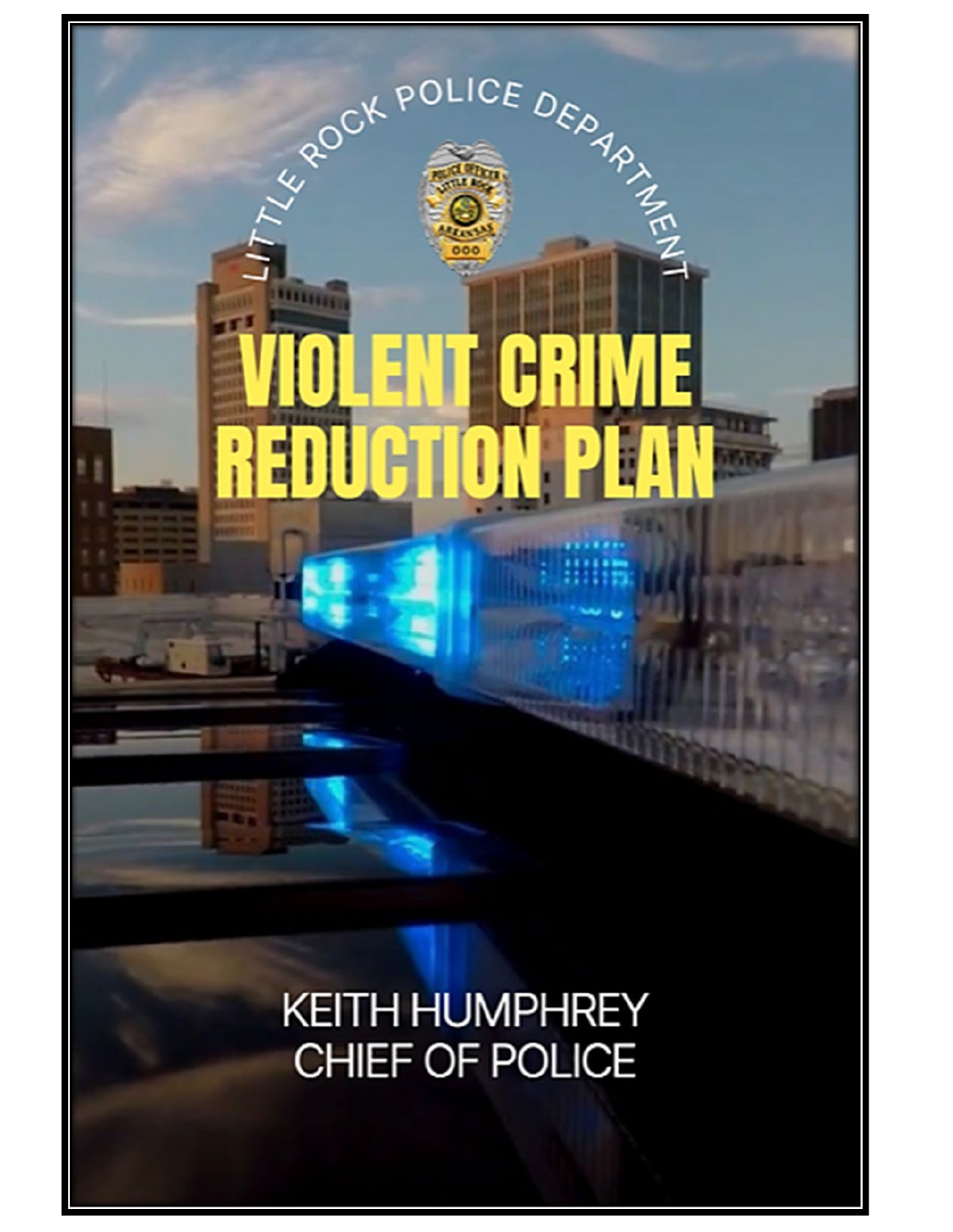## **Executive Summary**

In May 2021, our city's violent crime reached 22%. However due to the hard work and dedication of all LRPD employees that rate has been reduced to 14%. **We believe one factor in the reduction can be attributed to the seizure of over 600 illegal weapons leading to the arrest of over 400 individuals in possession of illegal weapons.**

The City of Little Rock is the largest and the most culturally and economically diverse city in the State of Arkansas. The ability for the City to grow and improve the lives of its residents depends on its ability to effectively provide public safety. The residents, employers, and civic and community leaders with whom we speak routinely cited public safety as a principle concern affecting their decisions about where to live, where to locate their business, and how to make our City better and safer. What we have discovered is that violent crime within Little Rock displaces the criminal activity to another area of the city. That is why it is important to have a reduction plan that can be modified to meet the needs of each area of the city. This plan encompasses each of the 21<sup>st</sup> Century Policing Pillars. Those are:

- Building Trust and Legitimacy
- Policy and Oversight
- Technology and Social Media
- Community Policing and Crime Reduction
- Training and Education
- Officer Wellness and Safety

The City of Little Rock, like other urban cities, has experienced significant reductions in crimes in certain categories in recent years. For example in 2019 and 2020 the city experienced reductions in overall crime. This has been attributed to improved policing strategies. Like other urban cities, Little Rock continues to experience increases in crimes of violence, drug crimes and nuisance crimes. These increases were noticed during the COVID pandemic. LRPD observed that warmer weather along with holidays initiated larger crowds. Which at times produced various violent crimes. Especially crimes of domestic violence and crimes with weapons. With this being said local, state, and county officials, in conjunction with business owners, visitors and residents must understand the increase in violence that cities are experiencing cannot be solely attributed to a lack of public safety initiatives? All stakeholders must be engaged and understand that our Little Rock and nation's violent crime increase is a public health concern. The Center for Disease Control has formally acknowledged that the increase in the nation's violence as a public health concern.

What does this mean? The economic costs of violence must include the direct costs of medical, law enforcement, legal services, lack of mental health services, homelessness, no value in education, a lack of respect for human life, a lack of conflict resolution, the indirect costs of lost earnings and productivity, lost investments in human capital, life insurance costs and reduced quality of life. Estimates of costs across cities vary widely due to the use of different methodologies, including the measurement of productivity losses via foregone wages and income, which tends to undervalue losses in low income communities. Despite these differences, there is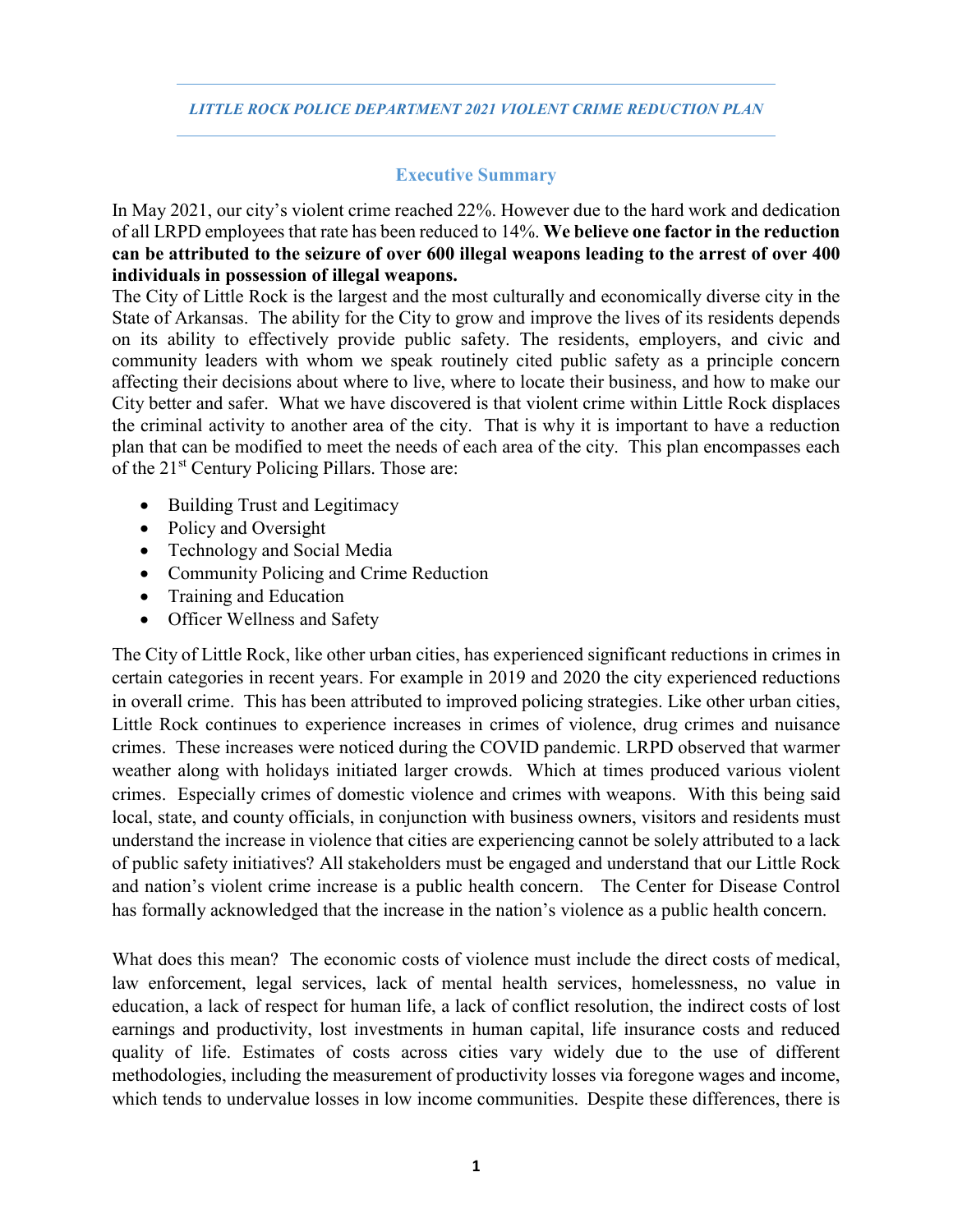no doubt that violence results in staggering costs through urban areas much of which is borne by the public sector. Bottom line, millions of dollars are spent annually as the result of violent crime. Violence causes many more injuries than deaths, with the latter typically representing "the tip of the iceberg".

Citizens must realize that our criminal justice system consist of four prongs. The prongs consist of the community, law enforcement, the judicial system, and corrections system. All four prongs must work collaboratively if we are to have significant reductions in violence. We must utilize a holistic approach. Although this may sound cliché-ish, law enforcement executives have come to realize that we are unable to arrest our way out violent crime. LRPD will continue to engage our citizens and other non-law enforcement partners, in an effort to increase an understanding of violence as a potentially public health concern. Police staff believes this plan will provide insight to our community as it relates to both proactive and reactive steps taken by LRPD to address and reduce violent crime within the city.

# **Violent Crime Trends in Little Rock**

Little Rock is a medium-sized city with slightly more than 200,000 residents and policed by almost 600 sworn police officers. The Capitol City of Arkansas, it is the hub of state government, banking and finance. It's a diverse community with a rich history.

The Little Rock Police Department is tasked with continuing initiatives focused on reducing violent crime while answering calls for service, investigating property crimes and providing for the overall safety of its citizens. LRPD remains dedicated to reducing the increasing violent crime trend.

| Year | Homicide | Rape | <b>Robbery</b> | <b>Aggravated</b><br><b>Assault</b> | <b>Violent Crime</b><br><b>Total</b> | VC % change |
|------|----------|------|----------------|-------------------------------------|--------------------------------------|-------------|
| 2016 | 42       | 143  | 659            | 2224                                | 3068                                 | 6.32%       |
| 2017 | 52       | 166  | 499            | 2559                                | 3276                                 | 6.35%       |
| 2018 | 42       | 191  | 365            | 2248                                | 2846                                 | $-13.13%$   |
| 2019 | 43       | 191  | 396            | 2385                                | 3015                                 | 5.94%       |
| 2020 | 55       | 164  | 370            | 3068                                | 3657                                 | 21.29%      |

In four of the past five years, violent crime has increased. And violent crime is on a pace to increase again in 2021.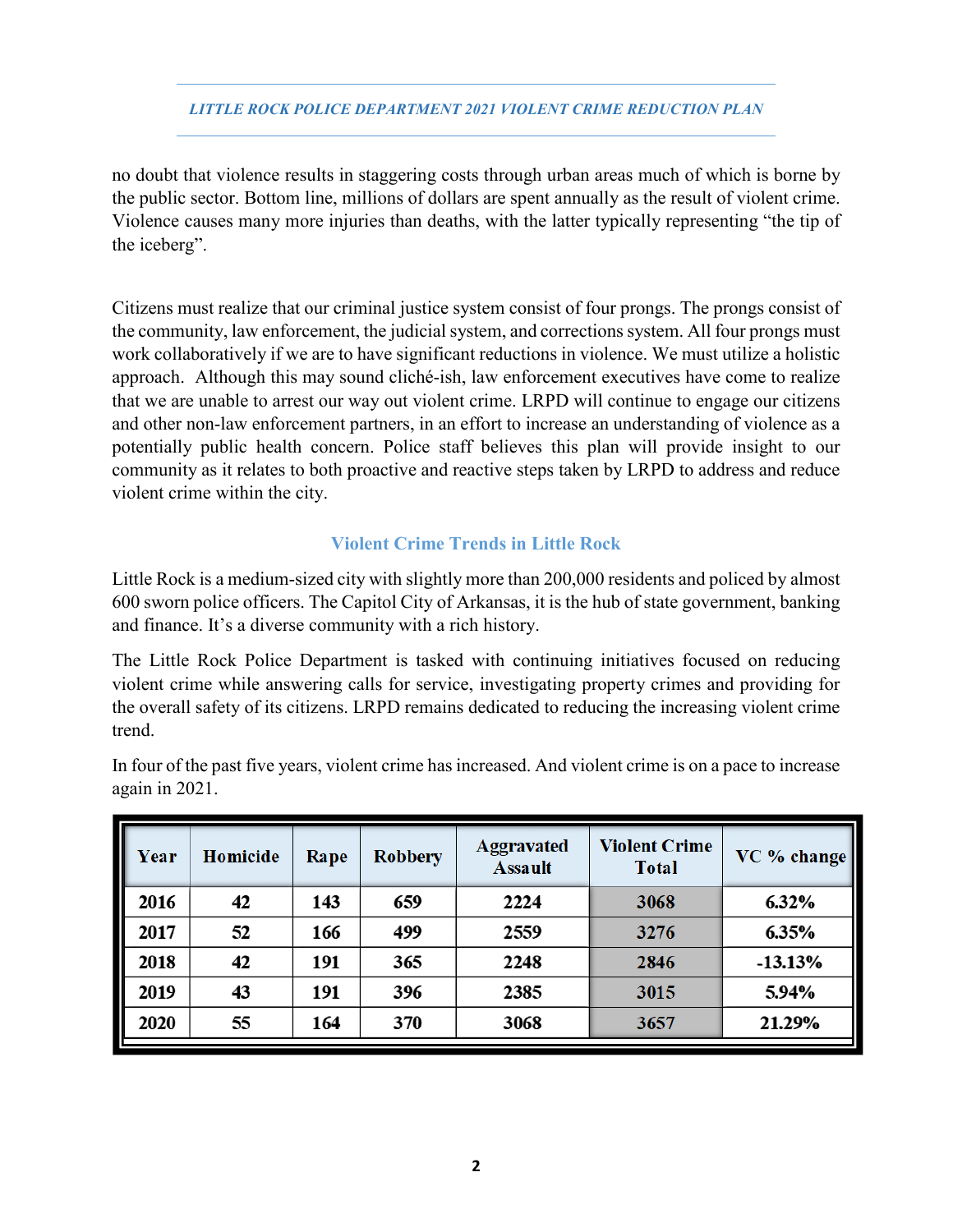Despite the COVID pandemic in 2020 and the resulting lockdown, violent crime rose more than 20% in Little Rock. Through September 2021, the number of violent crime offenses reported in the city is up more than 15% compared to the same period in 2020. The primary driver of violent crime in Little Rock is firearms, and the LRPD focuses its violent crime reduction efforts in tracking and tracing the guns used in the commission of those crimes.

- In 2021, 22 of the 53 homicides the victim and suspects knew each other (domestically or casually).
- At least 5 of the incidents occurred inside of a residence.
- Nine (9) of the victims lived outside of Little Rock.
- Five (5) suspects who committed homicides were awaiting trial for a previous criminal incident (their bonds had been reduced or other reasons)
- Eight (8) homicide suspects resided outside of Little Rock
- One (1) homicide is unclear if it occurred within Little Rock



Just as cites larger, smaller, or of similar size, Little Rock has recognized a violent crime problem over the past several decades, and the U.S. Department of Justice acknowledged the issue in 2015 by inviting the city to participated in the Violence Reduction Network, a focused effort to put the LRPD together with other similarly-situated cities across the nation to come up with strategies and programs to fight violent crime.

At the end of that three-year period, LRPD had initiated many new programs focused on reducing violent crime. Those efforts continue.

Among those programs and initiatives are: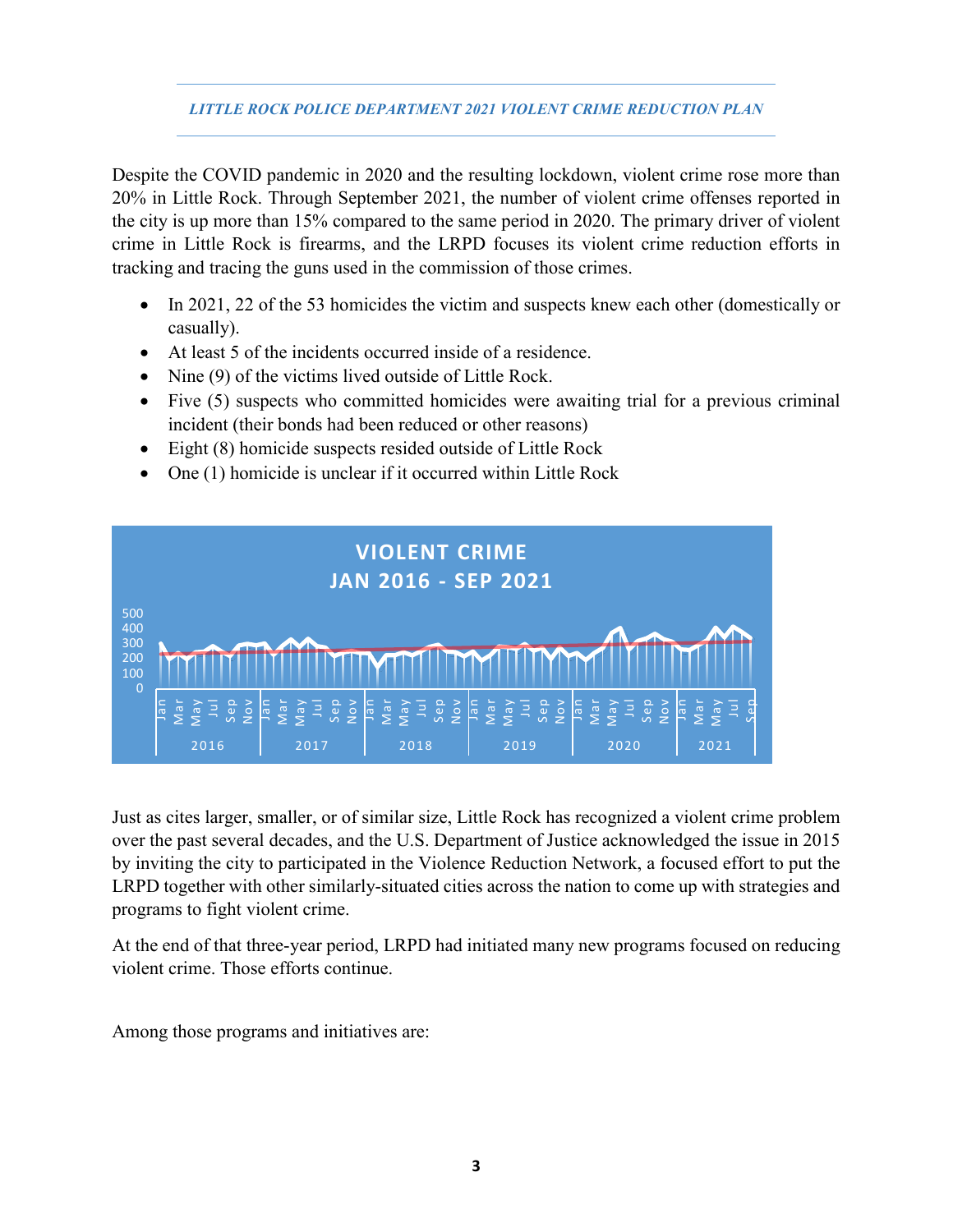- A Crime Gun Intelligence Unit, which tracks firearms evidence, linking shootings involving the same weapons together to help investigations. So far this year, there have been more than 500 investigative leads generated by that effort.
- Intelligence-Led Policing, in which the department's Crime Analysis Unit identifies potential "hot-spots" where violent crimes are more likely to happen. Those areas are prioritized for extra patrol and enhanced visibility.
- Victim Advocates to address the needs of victims and families of victims of violent crimes
- Geographical Accountability, where individual patrol lieutenants are empowered to oversee all facets of crime within their area of responsibility, and are tasked with generating strategies to deal with issues in the "Hot-Spots" in creative ways. The focus is providing around the clock attention to a criminal behavior in a respective area.

## **Administrative Bureau Violent Crime Prevention Steps**

The Administrative Bureau is made up of the Headquarters Division, Records and Support Division and the Training Division.

Also reporting directly to the Bureau Commander is the Crime Analysis Unit, which is responsible for providing maps and reports to all divisions for a weekly COMPSTAT meeting. Among the documents created are maps showing "hot spots" (example below) where violent crime activity is occurring and other reports useful in Focused Deterrence and Intelligence-Led Policing. Successfully filling all Crime Analyst vacancies provides a method of providing each bureau, division, and unit the data needed to deploy appropriate resources.



**Field Services Bureau Violent Crime Prevention Steps**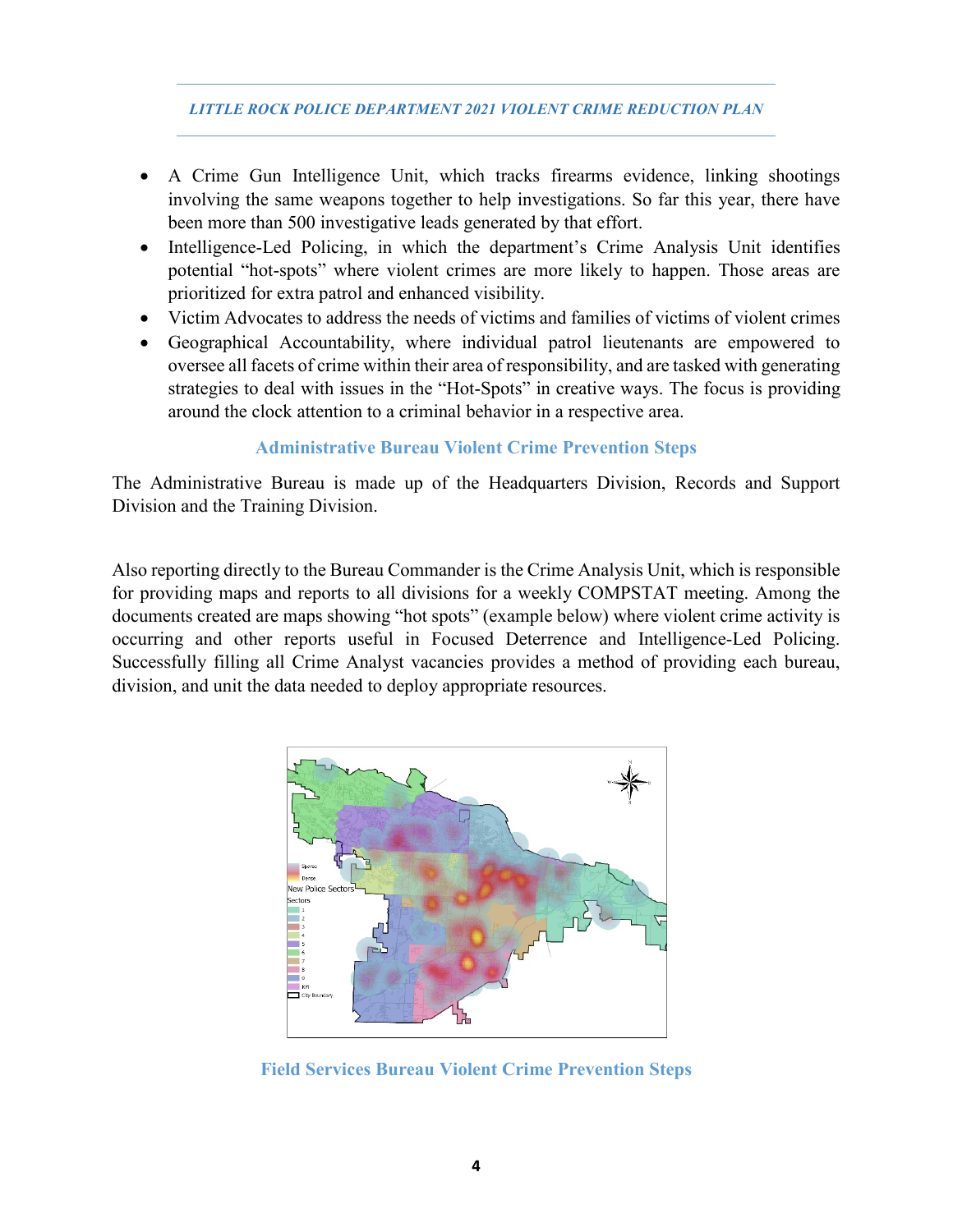The Field Services Bureau is comprised of four patrol divisions which include the 12<sup>th</sup> Street Station Patrol Division, Northwest Patrol Division, Southwest Patrol Division, and the Special Operations Division. The bureau is divided into three (3) geographical areas according to the volume of calls for service, square miles, and population. The bureau is responsible for the deployment of resources consistent with the needs of the city utilizing intelligence led policing to deter criminal activity; target high crime areas and high risk individuals; and follow up on citizen complaints. The workload is driven by citizen calls for service and officer-initiated contacts.

Little Rock is like most urban cities, where violent crime is geographically concentrated in a relatively small number of areas within the city. There are a few glaring causational societal factors regarding violent crime that must be highlighted:

- 1. Violent crime offenses are often *perpetuated by individuals with mobility who drive to a location to quickly strike their target and flee the scene before law enforcement is able to respond*. The prerequisites are the *accessibility of a firearm and vehicle*.
- 2. Social media impacts societal behaviors due to users utilizing the platforms to victimize other users. *Social media interactions don't always stay in cyberspace with the ramifications of posted content spilling out into society*. Some violent offenses appear to be unprovoked but upon further investigation yield conflict that is shown to have started or been inflamed on social media. The prerequisites are the *accessibility of the internet and a keyboard*.
- 3. *Verbal disputes serve as a catalyst to violence for acquaintances, intimate partners, families, and household members*. These types of violent offenses are often unpredictable occurrences that are hard to detect and prevent. The prerequisite is a *disagreement*.

These three (3) factors and other root causes, increasingly challenge the Field Services Bureau in our strategizing to reduce violent crime. Commanders recognize *staffing*, *data-driven deployments*, *planning*, and *information sharing* as the key dynamics in violent crime reduction.

# **Staffing:**

As we endeavor to reduce violent crime, a decline in staffing presents many challenges. This is concern even though over the last 5 years our commissioned staffing has averaged 92% (filled). 2021 Year-to-date Field Services Bureau has answered a total of *190,707* calls for service in comparison to *162,556* for 2020 for the same time period which is a *17% increase*.

Using the Geographical Accountability Means Excellence Model or G.A.M.E. each of the *three (3) divisional geographical* areas are broken down into *nine (9) sectors* with *nine (9) assigned shift commanders* responsible for problem-solving.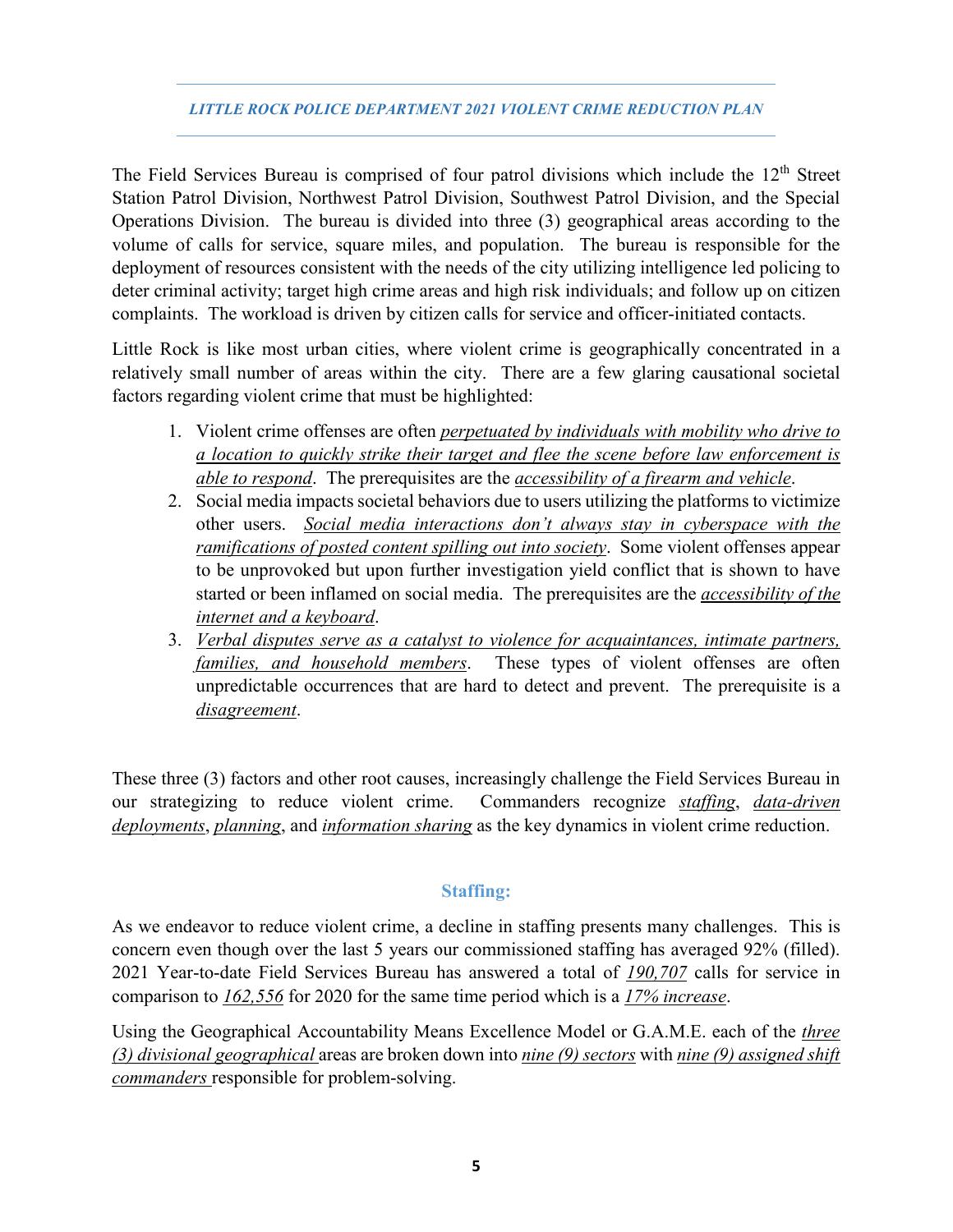The River Market Entertainment District is a *special geographical area* that *has one (1) lieutenant* assigned to manage operations for pedestrian activity, traffic enforcement, crowd control, park patrol, and calls for service with most activity occurring during the evening and night-time hours.

We have established an "all in" philosophy. This means that every commissioned officer is being utilized in our violent crime reduction efforts. Realizing that each officer brings a level of expertise in our efforts to keep our city safe. Effective October 20, 2021, the department will launch a new online reporting system. Citizens will be able to complete offense reports for 17 Part 2 non-violent offenses online. This remarkable system will provide more opportunities for officers to remain highly visible, reactive, and proactive in areas that have been identified as hotspots.

| <b>Shift Commander</b>    | <b>Division</b> | <b>Sector</b> | <b>Districts</b> |
|---------------------------|-----------------|---------------|------------------|
| Lieutenant Rusty Rothwell | 12th            | 1             | 40, 41, 42       |
| Lieutenant Zachary Farley | 12th            | 2             | 52,53,54         |
| Lieutenant Aaron Simon    | 12th            | 3             | 50, 51, 55       |
| Lieutenant John Trent     | <b>NW</b>       | 6             | 70,73            |
| Lieutenant James Wheeler  | <b>NW</b>       | 4             | 61,63,72         |
| Lieutenant Michael Terry  | <b>NW</b>       | 5             | 60,62,71         |
| Lieutenant Scott Miles    | SW              | 9             | 90,92            |
| Lieutenant C.P. Thomas    | <b>SW</b>       | 7             | 80,81,93         |
| Lieutenant Brian Grigsby  | <b>SW</b>       | 8             | 82,83,91         |
| Lieutenant Cody Miller    | 12th            | RM            | 39               |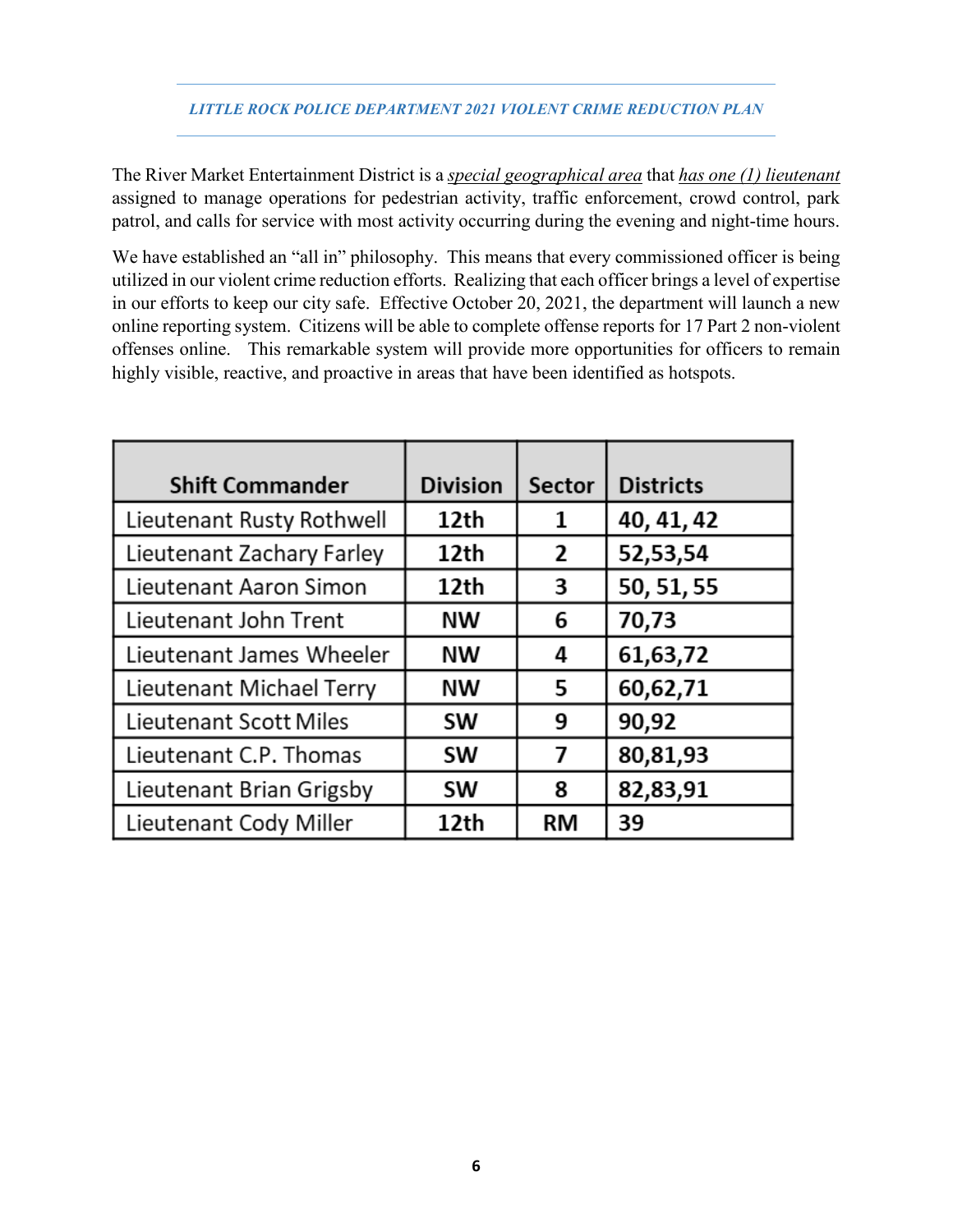Shift assignments are made according to the volume of community-initiated calls and policeinitiated calls for service for the twenty-four (24) hour operational cycle, with approximately 219 officers (See Patrol Assignments and River Market Tables).

|                  | <b>Patrol Assignments</b> |       |          | <b>Detectives</b>            |    |               | <b>River Market</b>   |
|------------------|---------------------------|-------|----------|------------------------------|----|---------------|-----------------------|
|                  | $0700 -$                  | 1500- | $2300 -$ | <b>Hours Vary/Subject to</b> |    |               |                       |
|                  | 1500                      | 2300  | 0700     | <b>Callout</b>               |    |               | <b>Hours May Vary</b> |
| 12 <sub>th</sub> |                           |       |          |                              |    |               |                       |
| <b>St</b>        | 22                        | 26    | 22       | 12th St                      | 6  | Days          | 6                     |
| <b>SW</b>        | 20                        | 22    | 22       | <b>SW</b>                    |    | <b>Mids</b>   | 6                     |
| <b>NW</b>        | 18                        | 26    | 25       | <b>NW</b>                    |    | <b>Nights</b> | 4                     |
| <b>Total</b>     | 60                        | 74    | 69       | Total                        | 16 | Total         | 16                    |

| Community         |   |                      |    |                   |  |                          |                     |       |   |
|-------------------|---|----------------------|----|-------------------|--|--------------------------|---------------------|-------|---|
| <b>Resource</b>   |   | <b>Street Crimes</b> |    | Motors &          |  | School                   |                     |       |   |
| <b>Officers</b>   |   | Unit                 |    | Hit & Run         |  | <b>Resource Officers</b> |                     |       |   |
| <b>Hours Vary</b> |   | <b>Hours Vary</b>    |    | <b>Hours Vary</b> |  |                          | <b>School Hours</b> |       |   |
|                   |   |                      |    |                   |  |                          |                     |       | າ |
| $12th$ St         |   | Sp Ops               | 13 | <b>Motors</b>     |  |                          | <b>SROs</b>         |       |   |
|                   |   |                      |    |                   |  |                          |                     |       | 2 |
| <b>SW</b>         |   | <b>Total</b>         | 13 | Hit & Run         |  |                          |                     | Total |   |
| <b>NW</b>         |   |                      |    | <b>Total</b>      |  |                          |                     |       |   |
| Total             | 3 |                      |    |                   |  |                          |                     |       |   |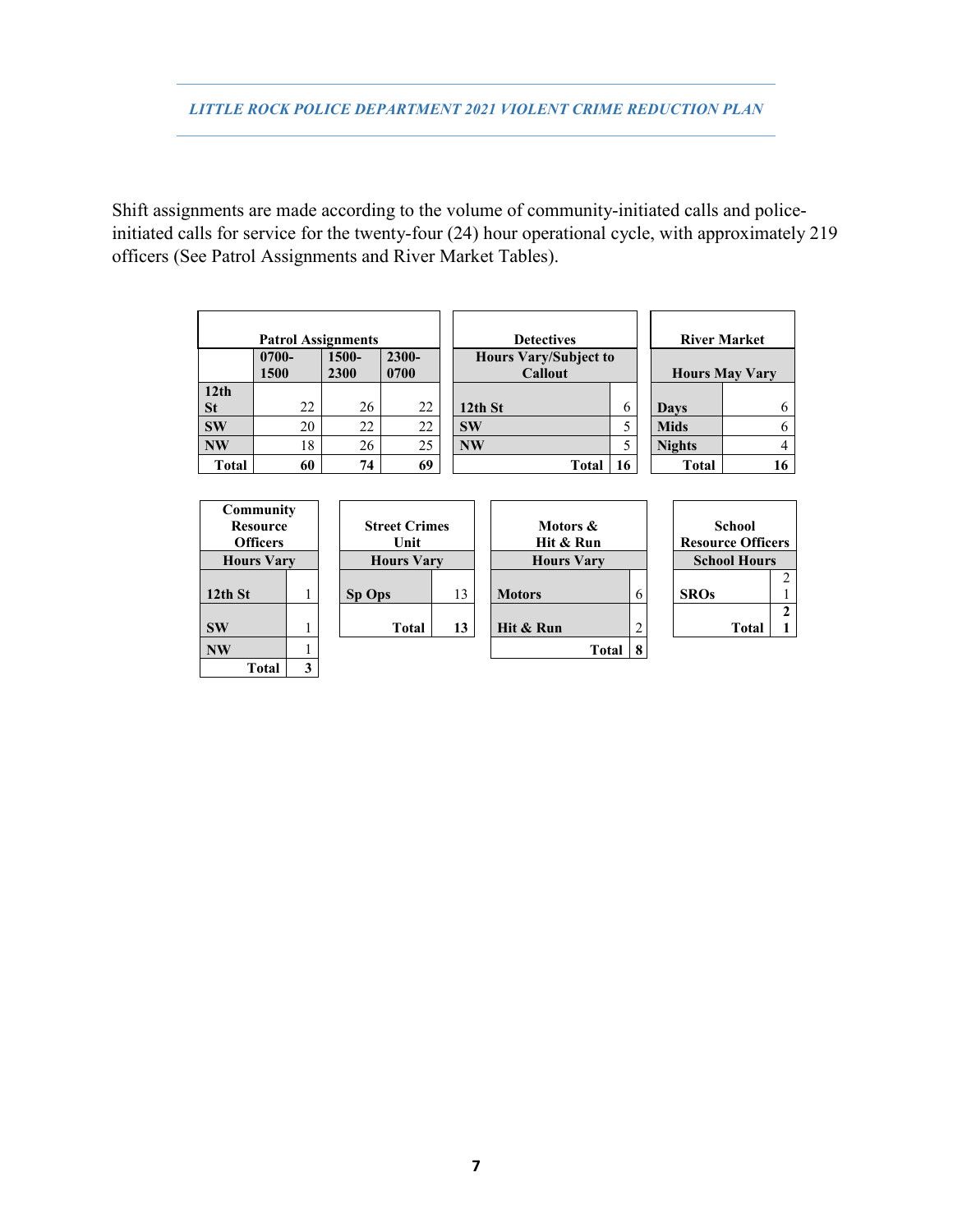# **Data Driven Deployments:**

The Crime Analysis Unit continuously analyzes violent crime trends and developed *eleven (11) high crime zones* throughout the city. With the assistance of the Information Technology Department, this information was developed into mapping capabilities that provides historical data for marked unit presence in the zones and serves a management tool.

|                               | <b>Traffic</b> | <b>Citizen</b>  | <b>Subject</b> |
|-------------------------------|----------------|-----------------|----------------|
| <b>Division/28 Day Period</b> | <b>Stops</b>   | <b>Contacts</b> | <b>Stops</b>   |
| SW March 30-April 26          | 431            | 46              |                |
| 12th March 30-April 26        | 295            | 60              |                |
| NW March 30-April 26          | 412            | 23              |                |
| SW April 6-May 3              | 360            | 53              |                |
| 12th April 6-May 3            | 232            | 77              |                |
| NW April 6-May 3              | 347            | 34              |                |
| SW April 13-May 10            | 398            | 54              |                |
| 12th April 13-May 10          | 330            | 84              |                |
| NW April 13-May 10            | 372            | 45              |                |
| SW April 20- May 17           | 376            | 51              |                |
| 12th April 20- May 17         | 327            | 77              |                |
| NW April 20- May 17           | 347            | 56              |                |
| SW April 27-May 24            | 380            | 58              |                |
| 12th April 27-May 24          | 329            | 90              |                |
| NW April 27-May 24            | 362            | 64              |                |
| SW May 11-June 7              | 476            | 72              |                |
| 12th May 11-June 7            | 460            | 106             |                |
| NW May 11-June 7              | 455            | 64              |                |
| SW May 18-June 14             | 453            | 79              |                |
| 12th May 18-June 14           | 446            | 119             |                |
| NW May 18-June 14             | 458            | 68              |                |
| SW May 25-June 21             | 511            | 81              |                |
| 12th May 25-June 21           | 455            | 119             |                |
| NW May 25-June 21             | 482            | 69              |                |
| SW June 1-June 28             | 484            | 75              |                |
| 12th June 1-June 28           | 393            | 92              |                |
| NW June 1-June 28             | 445            | 64              |                |
| SW June 8-July 5              | 421            | 67              |                |
| 12th June 8-July 5            | 359            | 86              |                |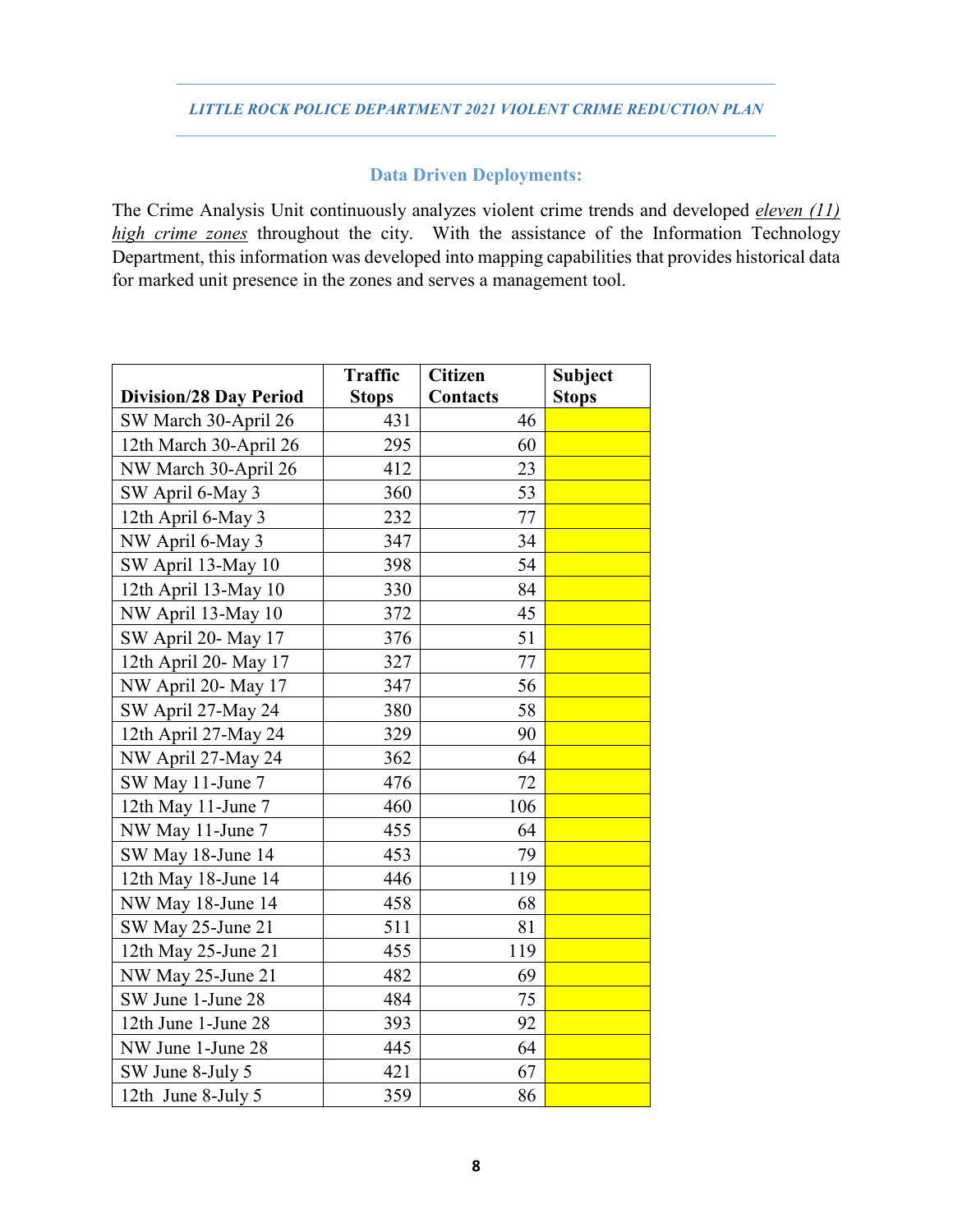| NW June 8-July 5     | 409 | 57  |    |
|----------------------|-----|-----|----|
| SW June 15-July 12   | 390 | 48  |    |
| 12th June 15-July 12 | 349 | 70  |    |
| NW June 15-July 12   | 376 | 45  |    |
| SW June 22-July19    | 420 | 68  |    |
| 12th June 22-July19  | 370 | 101 |    |
| NW June 22-July19    | 409 | 72  |    |
| SW June 29-July 26   | 399 | 73  |    |
| 12th June 29-July 26 | 350 | 107 |    |
| NW June 29-July 26   | 371 | 73  |    |
| SW July 13- Aug 9    | 383 | 80  |    |
| 12th July 13- Aug 9  | 388 | 114 |    |
| NW July 13- Aug 9    | 392 | 63  |    |
| SW July 20-Aug 16    | 384 | 51  |    |
| 12th July 20-Aug 16  | 413 | 82  |    |
| NW July 20-Aug 16    | 463 | 34  |    |
| SW July 27-Aug 23    | 426 | 42  |    |
| 12th July 27-Aug 23  | 457 | 68  |    |
| NW July 27-Aug 23    | 500 | 26  |    |
| SW Aug 3-Aug 30      | 422 | 42  | 27 |
| 12th Aug 3-Aug 30    | 474 | 69  | 80 |
| NW Aug 3-Aug 30      | 459 | 33  | 22 |
| SW Aug 10-Sept 6     | 473 | 29  | 17 |
| 12th Aug 10-Sept 6   | 476 | 69  | 70 |
| NW Aug 10-Sept 6     | 469 | 29  | 17 |
| SW Aug 17-Sept 13    | 458 | 62  | 27 |
| 12th Aug 17-Sept 13  | 472 | 80  | 69 |
| NW Aug 17-Sept 13    | 455 | 44  | 23 |
| SW Aug 24-Sept 20    | 512 | 67  | 33 |
| 12th Aug 24-Sept 20  | 473 | 88  | 59 |
| NW Aug 24-Sept 20    | 452 | 51  | 17 |
| SW Aug 31-Sept 27    | 471 | 48  | 14 |
| 12th Aug 31-Sept 27  | 484 | 85  | 57 |
| NW Aug 31-Sept 27    | 471 | 48  | 14 |
| SW Sept 7-Oct 4      | 506 | 55  | 27 |
| 12th Sept 7-Oct 4    | 450 | 86  | 57 |
| NW Sept 7-Oct 4      | 445 | 52  | 19 |

\*Denotes statistic not yet captured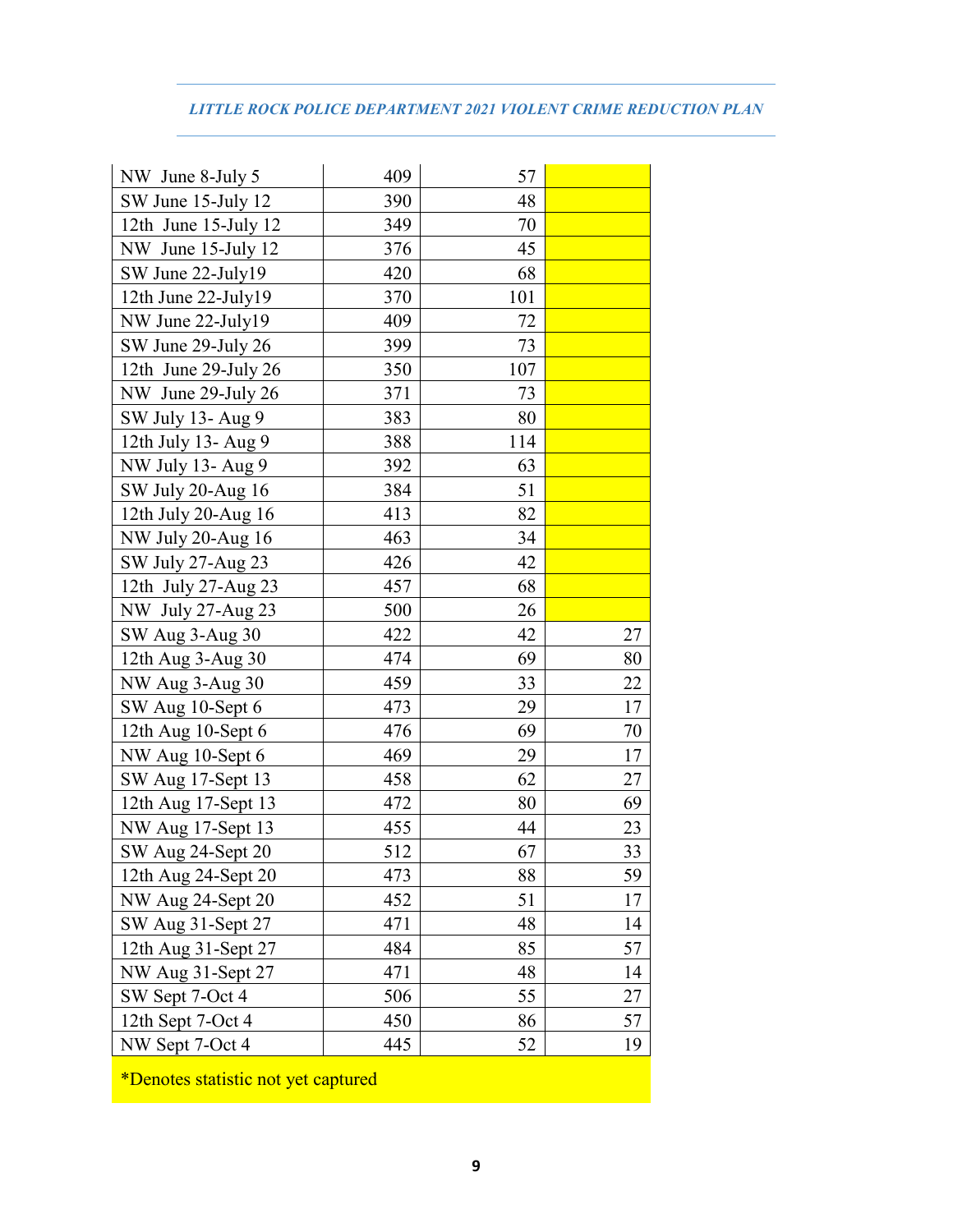## **Planning-Evaluation-Information Sharing:**

Every week, all Command Staff (Chief, Assistant Chiefs, Majors, and selected civilian staff) meet on Mondays and Thursdays. These meetings consist of strategic reviews to assess the effectiveness of the strategies regarding crime trends at which point decisions are made for any changes or adjustments. It is not uncommon for staff from Major Crimes, Intelligence, and Operations also meet to discuss violent crime trends occurring within the city.

In addition, the Field Services Bureau Commanders meet on Thursdays for additional discussion and strategizing for the bureau. The additional purpose is a recognized problem will be addressed continuously and not just confined to a respective shift.

Weekly or more frequently as required, all Command Staff, supervisory personnel, and investigative personnel meet on Tuesdays, Wednesdays, and Thursdays for a series of meetings to discuss all Part 1 Offenses. During these meetings, internal information is provided to better inform field operations. Information related to each homicides and gun crimes is highlighted as it relates to homicide incident, the impacted division, and Major Crimes Division. Executive Commanders are continuously debriefed.

Every quarter, Field Service Bureau Commanders for the 12<sup>th</sup> Street Station Patrol Division, Northwest Patrol Division, and Southwest Patrol Division host Neighborhood Quarterly Meetings to facilitate transparency and stakeholder input on quarterly crime reports that outline high crime zone presence strategies, detailed information on observed changes in crime trends, and divisional staffing.

## **Investigative Bureau Violent Crime Prevention Steps**

The Investigative Bureau is made up of the Major Crimes Division, Special Investigations Division and the 21st Century Policing Division.

Major Crimes Division is responsible for investigations of Violent Crimes in the city, which includes separate squads dedicated to investigating Robbery, Sexual Assault, Homicide, and other Violent Crimes. It includes a new squad dedicated specifically to Gun Crimes.

Crime analysts are embedded in both the Gun Crimes Units in Major Crimes and in SID in order to facilitate cooperation. The two divisions hold weekly Gun Crimes meetings to discuss activities and share intelligence on both sides.

The Special Investigations Division includes two squads dedicated to investigating Narcotics activity in Little Rock, as well as squads concentrating on Vice, Internet Crimes Against Children and Intelligence matters. In 2017, as the result of a federal grant, a Crime Gun Intelligence Unit was developed in SID. A further grant allowed for the purchase of a NIBIN (National Integrated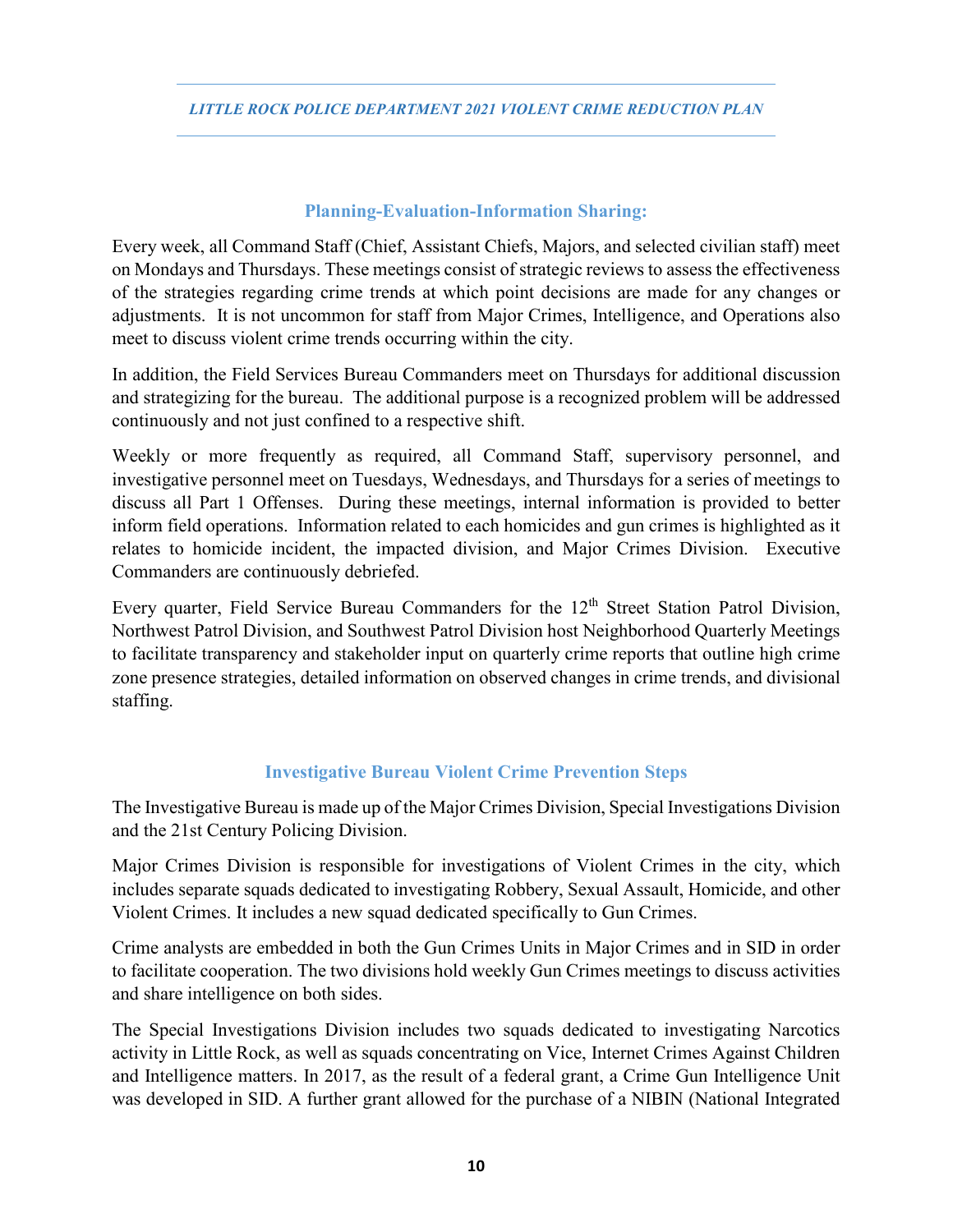Ballistic Information Network) computer terminal, which allows specially-trained SID investigators to process ballistic information (bullets and shell casings) to determine whether they are linked to weapons used in other firearms cases.

The grants also allowed for the deployment of ShotSpotter technology in a specifically-selected part of the city. The ShotSpotter area was selected based on an analysis of five-years of gun crimes data. The gunshot-detection software directs officers to specific locations where weapons were fired. Evidence collected as a result of the detected gunshots is then fed into the NIBIN terminal for comparison to evidence from other firearms crimes.

In addition to the Crime Gun Intelligence Unit, the Bureau's Special Investigations Division also includes the LRPD's task force officers, who partner with federal investigative agencies like the DEA, FBI, and ATF to address violent crime in the Little Rock area. In May an additional task force officer was permanently assigned to the Alcohol Tobacco and Firearms (ATF) task force. This has provided an additional resource to hopefully double the number of violent gun crimes referred for federal prosecution.

In addition to officers currently being assigned to the Drug Enforcement Agency Task force, an expanded partnership with the DEA is focused on preparing gun cases for federal prosecution and includes a new effort called the Domestic Cartel Initiative, which has just gone operational. The plan allows five (5) agents with the DEA to temporarily set up their operations in the SID office and work with the narcotics and street narcotics squads. Narcotics use and trafficking will be the nexus of the investigations which will focus on violent offenders and/or gang members. We believe that this 60-90 day operation will result in the reduction of violent crime, particularly that crime which is related to illegal narcotics.

Thirty-one homicides have been solved. Which is a 58% arrest rate for current year homicides. The national average is 50-54%. Since January 2021 Forty-five (45) gun cases have been referred for federal prosecution\*\* The department's partnership with the United States Attorney's Office has been crucial in our efforts to remove violent offenders from the streets of Little Rock. Any gun crime that occurs within 1000 feet of a park or school will be presented for federal prosecution. \*\*The significance of federal prosecution is there is no early parole. Also, the offender must serve at least 90-95% of their sentence.

## **Economic Impacts of Violent Crime**

Violent crimes (murders, rapes, assaults, and robberies) impose concrete economic costs on the victims who survive as well as the families of those who lose their lives, in the loss of earnings and their physical and emotional tolls. Violent crimes also impose large costs on communities through lower property values, higher insurance premiums, and reduced investment in high-crime areas. In addition, violent crimes impose significant costs on taxpayers, who bear the financial burden of maintaining the police personnel and operations. Reduction in violent crime would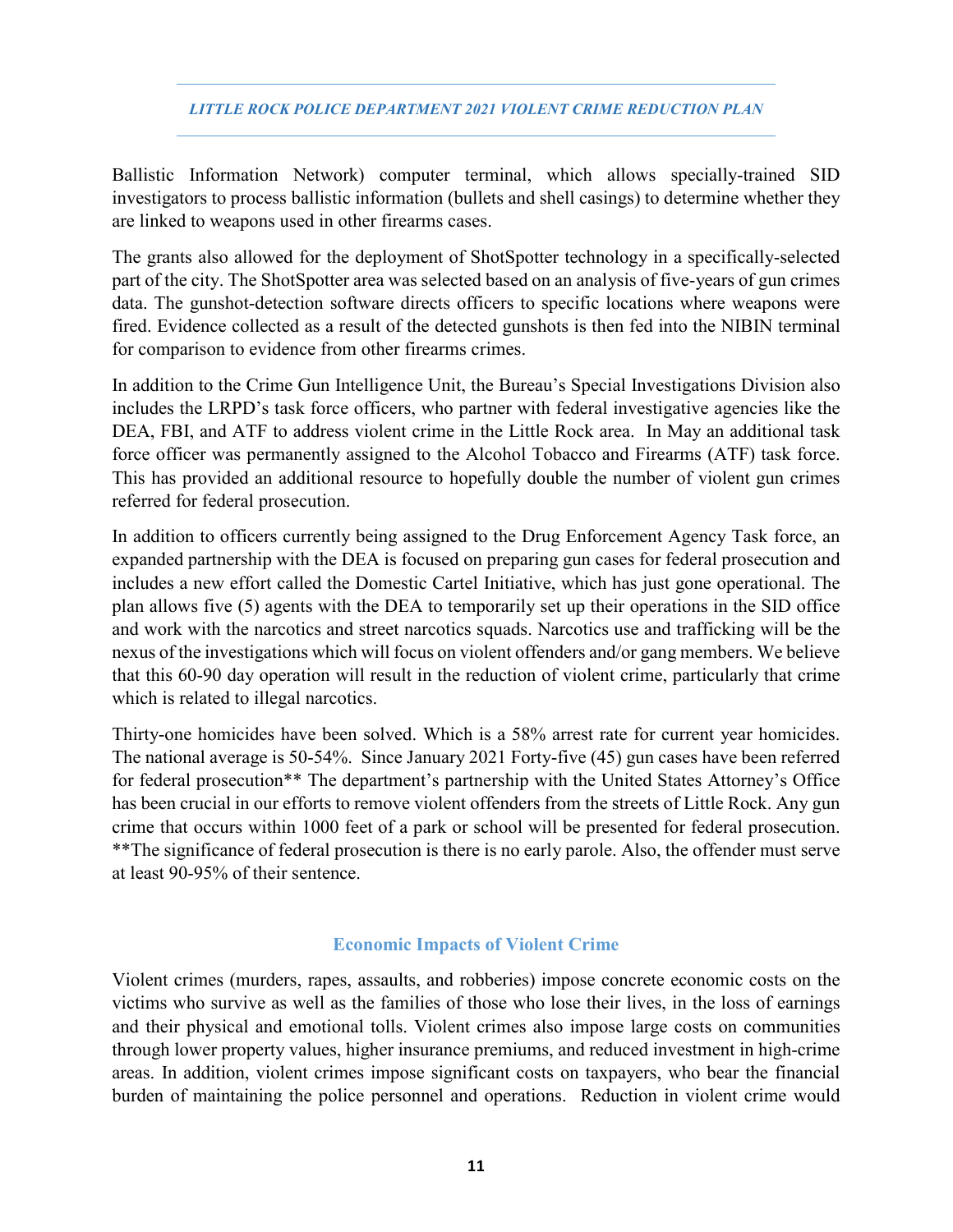provide an array of tangible and intangible savings for the City of Little Rock. Successful efforts to reduce violent crime can generate significant savings for the city budget and large benefits for residents, as well as increase property values. Successful efforts can also produce an array of tangible savings to include but not limited to, reduction in pain & suffering of victims, increased quality of life for residents, higher investment levels and property values.

A thorough budget analysis will be required to determine the exact savings to conclude the direct effect on the City of Little Rock Budget. Based on an analysis conducted by the <sup>Center</sup> of American Progress in Dallas determined, a budgetary saving. If their rates of violent crime declined by either 10 percent or 25 percent, the savings could include lower expenditures on law enforcement and the justice system, as well as the additional revenues that the city could expect to collect from applying local taxes to the income earned by those who otherwise would have been victims or perpetrators of those crimes.

Below is a list of LRPD staffing levels. Upon review, there has been a 50% increase in sworn positions. Which results to positive presence it the community.

| <b>LRPD Sworn Positions</b> |                          |                      |                      |                      |                     |  |  |
|-----------------------------|--------------------------|----------------------|----------------------|----------------------|---------------------|--|--|
| Year                        | <b>Number Authorized</b> | <b>Number Filled</b> | <b>Number Vacant</b> | <b>Capacity Rate</b> | <b>Vacancy Rate</b> |  |  |
| 2016                        | 594                      | 488                  | 106                  | 82%                  | 18%                 |  |  |
| 2017                        | 594                      | 488                  | 106                  | 82%                  | 18%                 |  |  |
| 2018                        | 594                      | 488                  | 106                  | 82%                  | 18%                 |  |  |
| 2019                        | 594                      | 554                  | 40                   | 93%                  | 7%                  |  |  |
| 2020                        | 594                      | 563                  | 31                   | 95%                  | 5%                  |  |  |
| 2021                        | 594                      | 540                  | 54                   | 91%                  | 9%                  |  |  |

| <b>Sworn Positions Only</b>     |                                     |        |                  |                 |  |  |  |
|---------------------------------|-------------------------------------|--------|------------------|-----------------|--|--|--|
| Authorized                      | <b>Filled</b>                       | Vacant | Capacity<br>Rate | Vacancy<br>Rate |  |  |  |
| 593                             | 540                                 | 53     | 91%              | 9%              |  |  |  |
| <b>Non-Sworn Positions Only</b> |                                     |        |                  |                 |  |  |  |
| <b>Authorized</b>               | <b>Filled</b>                       | Vacant | Capacity<br>Rate | Vacancy<br>Rate |  |  |  |
| 97                              | 86                                  | 11     | 89%              | <b>11%</b>      |  |  |  |
|                                 | <b>All Full Time Positions Only</b> |        |                  |                 |  |  |  |
| <b>Authorized</b>               | <b>Filled</b>                       | Vacant | Capacity<br>Rate | Vacancy<br>Rate |  |  |  |
| 690                             | 626                                 | 64     | $91\%$           | 9%              |  |  |  |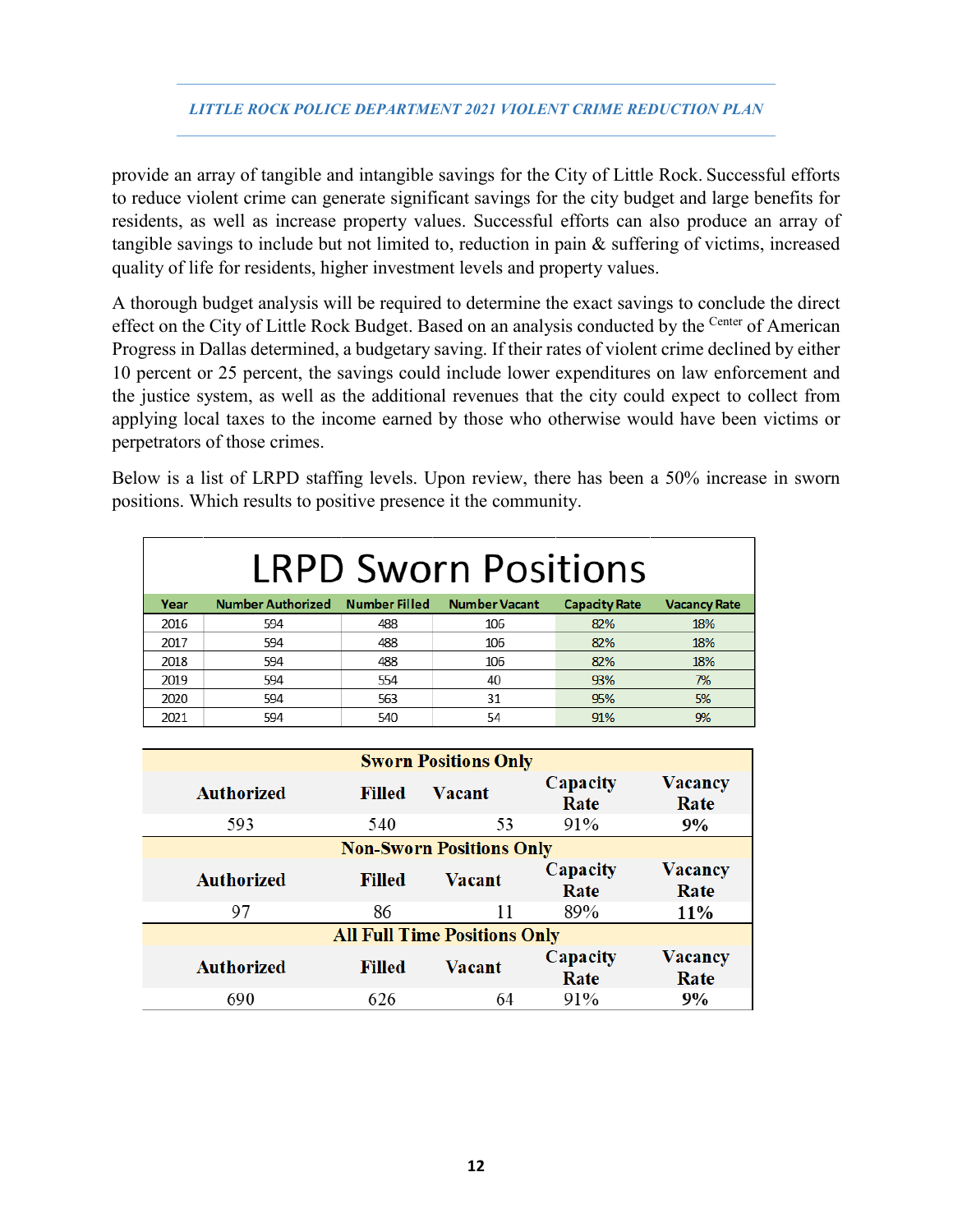# **Police Community Relations**

The primary objective of police community relations is **to establish a collaborative partnership that can analyze problems, design and implement solutions that are truly communitybased**. In doing this the Little Rock Police Department has partnerships who serve and sponsor events such as Gun Buy Back, tickets to Arkansas Repertory Theater for victims of violence, and the Faith based community.

| LITTLE ROCK POLICE DEPARTMENT                 |
|-----------------------------------------------|
| <b>Community Partnerships 2021</b>            |
|                                               |
| Arkansas Asian Pacific Collation              |
| Arkansas Black/Brown Pride Organization       |
| Arkansas Repertory Theater                    |
| Arkansas School for Blind-Deaf - School       |
| <b>DORI- Arkansas Baptist College</b>         |
| Dunbar Neighborhood Association               |
| Handle Barbershop (Chop it UP with a Cop)     |
| <b>Healing Hearts</b>                         |
| Islamic Center of Little Rock (Ramadan End)   |
| Jericho Way                                   |
| Latino Pastor's                               |
| Longley Baptist Church                        |
| Moms Demand Action                            |
| Neighborhood Crime Watch Groups               |
| Next Level Strategy- Professional Development |
| Our House                                     |
| Phi Beta Sigma Fraternity                     |
| Philander Smith College                       |
| Prince Hall Lodge/Masons                      |
| Saint Mark Baptist Church                     |
| Second Baptist Church                         |
| Second Presbyterian Church (Life Quest)       |
| <b>UALR</b> - Intern Social Worker            |
| <b>USA Veterans Hope Center</b>               |
| Zeta Phi Beta Sorority                        |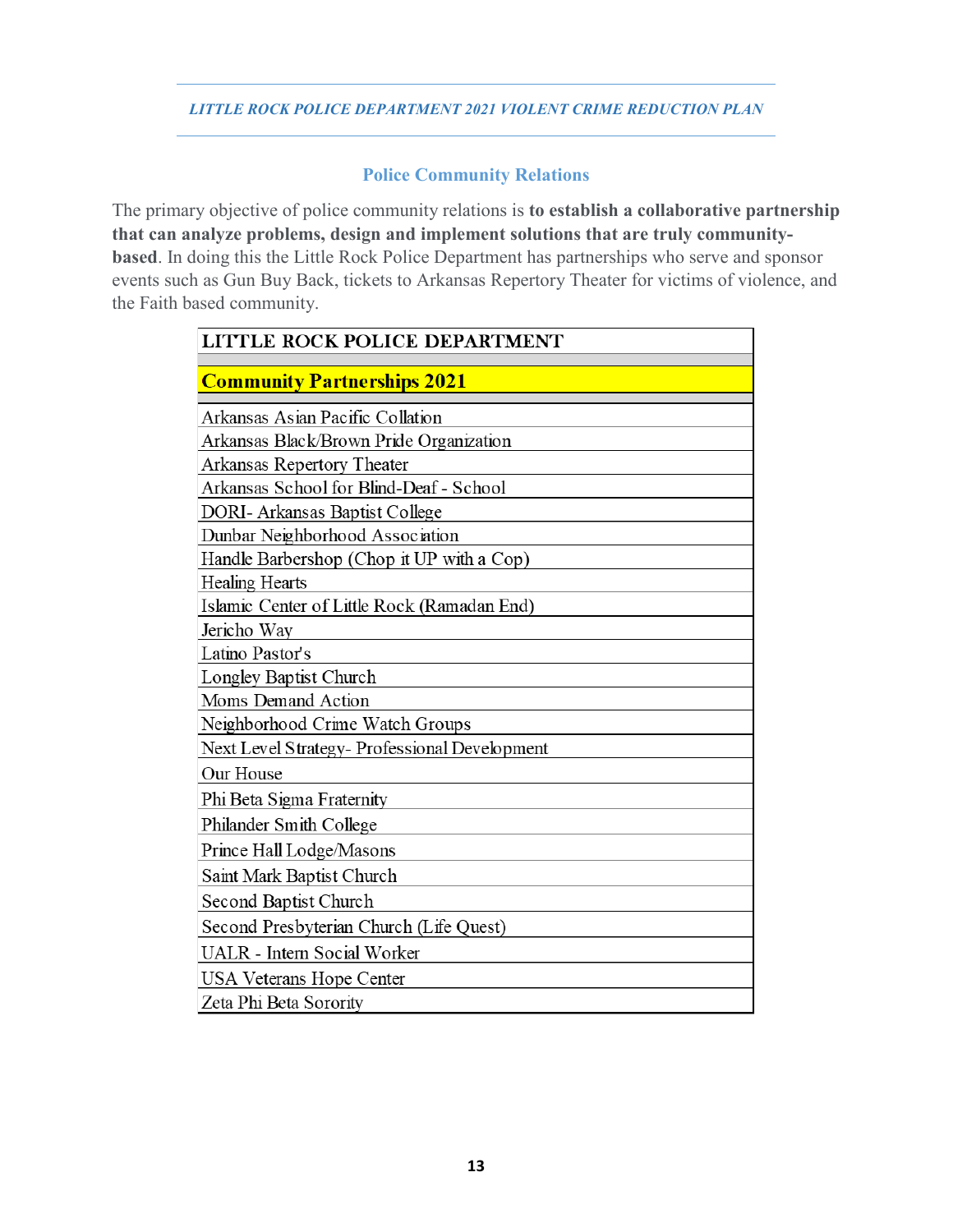## **Short and Long Term Responses**:

- *Interval assignments of patrol officers (uniformed officer and marked patrol unit) to remain in identified high crime zones with their emergency lights activated for fifteen (15) minutes during peak hours of crime as identified in each division's Impact Map.*
- *Focused deterrence (uniformed and covert officers in marked and unmarked patrol units) on high-risk individuals in high crime zones through circulating and surveillance of repeat offenders who have been identified through a separate analysis of arrestees and who live or are known to frequent the high crimes zones.*
- *Special operations with other city departments (i.e. Fire, Planning, Housing &Neighborhood Programs, Public Works, 311, LRPD Social Worker, Parks and Recreation, etc.) to address crime, code violations/city ordinances, life safety, and quality of life issues at multi-family apartment complexes.*
- *Continue weekly gun crimes and violent crime meetings. What we have noticed is that real-time information shared between Major Crimes and Operations has led and will continue to lead to significant arrests and identification of violent suspects.*
- *School Resource Officers Increased deployment of Operation Watchful Eye. A program which focuses on the social media of school youth to capture threats of potential violent acts before they occur. Parents are provided this information in an effort to immediately address the behavior. This information is also shared with school officials*
- *Continued saturation details by personnel (uniformed and non-uniformed) in areas identified as hotspots*
- *Continued monitoring and enforcement at two multi-family housing locations that have experienced increases in violent crimes*
- *Continue our partnership with our federal law enforcement partners. Operation Cease Fire Partnership with Federal Partners resulted in 61 total physical arrests (10 of the most violent felons were arrested in the first 4 hours of the initiative, 80 felony charges and 26 misdemeanor charges), 12 firearms seized, \$16,095 seized. This is an ongoing initiative that will be conducted for the remainder of the year*
- *Continue the increased patrols in areas that have been identified as hotspots for potential violent crime*
- *Continue to work with external stakeholders who have provided valuable information related to the identity of suspects involved in violent crimes*
- *Continue to work with the States Juvenile Department in efforts to identify juveniles who have a history of violent criminal activity. We believe the arrests of several juvenile offenders with violent criminal history may have interrupted numerous possible homicides and violent gun crimes*
- *Continue to work with Arkansas Department of Corrections, State Probation and Parole to keep track violent parolees and probationers*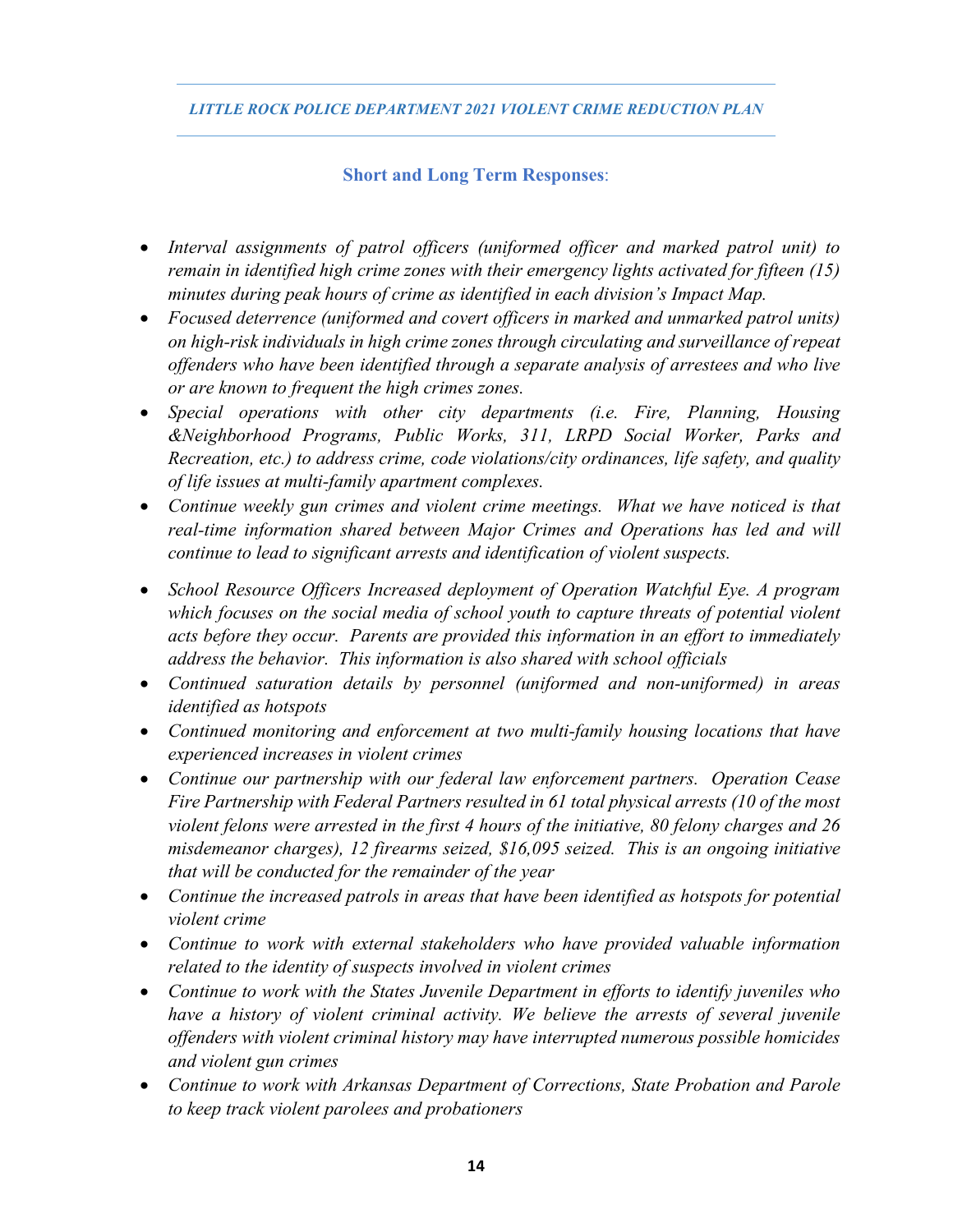- *Continue to utilize the department's NIBIN system which has identified several guns utilized in violent crimes*
- *Continue to deploy a newly created task force consisting of housing, code enforcement, fire department, and police department to address quality of life issues within the city, by working with the City Attorney's Office and Board of Directors to strengthen the current City Abatement Process*
- *Establish a city- wide Conflict Resolution Training Program to help youth and young adults in the community recognize the importance of respecting others*
- *LRPD Command Staff will continue to network with cities throughout it nation to share ideas and initiatives (new ideas)*
- *Continue to increase our social media footprint to increase and improve communications with internal and external stakeholders (FB, Twitter, Instagram, New Developed City Website, and New Citizen Crime Application –ATLAS)*
- *The reimplementation of the Police Service Assistant Program. This program trains civilian employees to respond to non-emergency calls. (Non-injury accidents, certain property crimes, and information reports etc.). This resources will help reduce officer response times and allow more discretionary time in hot spot areas. Convene internal and external stakeholders to establish a Little Rock Against Gun Violence Committee (LRAGV).*  Following an initial meeting to establish the mission and the vision of the group a town hall type of meeting would be facilitated. Once this occurred then either a quarterly or biennial meeting would be required to follow the effectiveness of this resource. *This group would consist of:*
	- The Mayor (or designee)
	- The City Manager (or designee)
	- Board of Directors
	- Local, County, State, and Federal Criminal Justice Professionals (LE, Judicial, and Corrections)
	- Medical Professionals
	- Social Services
	- **Mental Health Professionals**
	- Faith Based Partners
	- **Community Leaders**
	- UALR, Philander Smith College, Shorter College, and Arkansas Baptist College
	- Media Experts (as facilitators for the initial meeting)
	- Non Profits
	- **EXECUTE:** Little Rock Public Schools
	- Neighborhood Watch Leaders
	- Parents of Victims of Violence
	- Conflict Resolution Experts